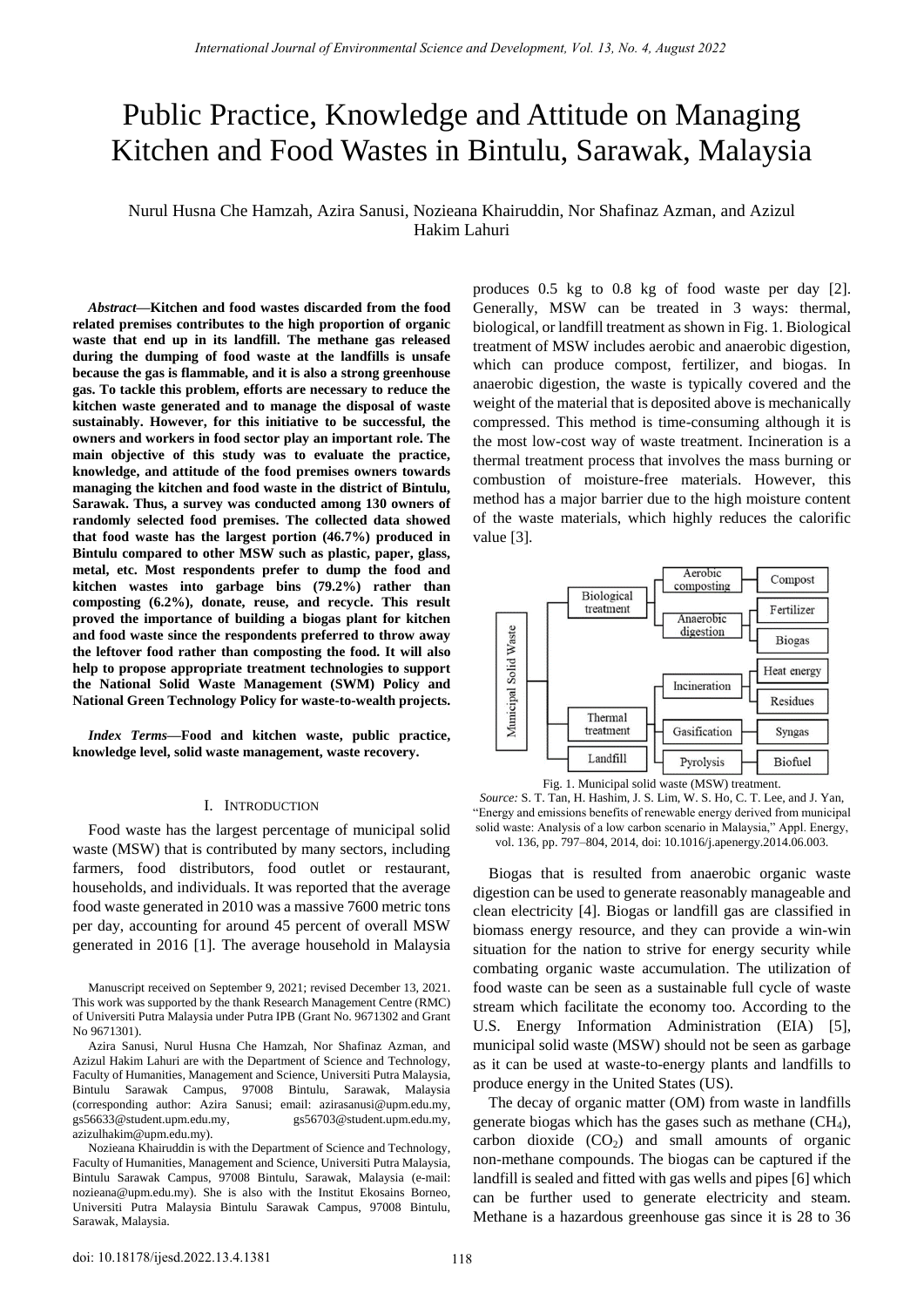times more effective than  $CO<sub>2</sub>$  at trapping heat in the atmosphere over 100 years [7]. The amount of global methane has increased drastically from 1980 to date (Fig. 2a). Based on the last update on October 5, 2020, the recent global monthly means in June 2020 was recorded at 1872.2 ppb compared to 1858.8 ppb in June 2019 (Fig. 2b).



Fig. 2. a) Global monthly mean CH<sub>4</sub> and b) Recent global monthly mean CH<sub>4</sub> (adapted from [8]).

The predominant method for MSW treatment in Malaysia is the use of conventional open landfills [9], although this has caused bad health to nearby residents due to bad smell, disease-carrying rodents, and others [10]. Besides, land developments such as facilities building, and residential housing have also reduced the available land for landfills. The cost of managing domestic waste will also increase significantly [11]. There are several sanitary landfills with LFG (landfill gas) application, namely Air Hitam, Bukit Tagar, Jeram, and Seelong sanitary landfill which is in Johor is employed to capture and harness methane gas generated by biodegradable contents inside waste cells for electricity generation. The Bukit Tagar Sanitary Landfill (BTSL), which was built on a 700-hectare plot of land in Hulu, Selangor, has successfully captured and harvested methane gas from the first and second cells, which produce 1.45 million tonnes and 2 million tons of MSW, respectively [1], [12]. Neighboring countries such as Thailand have adapted MSW-based biogas technology for heat and electricity generation in many parts of the country [13]. The biogas collected provides free cooking fuel and lowers the electric bills of residents. Nevertheless, the deployment of kitchen and food waste in production of biogas at the landfill still not implemented.

In Sarawak, there are 51 operating landfills and 12

non-operating disposal sites [14]. However, Bintulu only has two landfills in Kidurong and Ulu Segan which need to accommodate over 433 tons of trash piled-up daily. Ulu Segan landfill in Bintulu is dedicated to receiving specific wastes whereas Kidurong landfill receive domestic wastes. The rising population may cause a shortage of landfill sites. This study was conducted in 2019 to investigate the awareness, knowledge, and attitude of food premises owners on managing kitchen and food wastes.

# II. MATERIALS AND METHODS

## *A. Study Area*

This study was conducted in the Bintulu district which is a coastline town in the central region of Sarawak. It is situated 610 km northeast of Kuching, 216 km northeast of Sibu, and 200 km southwest of Miri, as depicted in Fig. 3. The location of solid waste management was also depicted in the figure. Data from the Sarawak government website stated that the population of Bintulu in 2020 is 266,200 and the land area is 1,991 km2. As one of the fast-emerging economy regions in the Sarawak state of Malaysia, Bintulu is facing fast urbanization and increasing population growth.



Fig. 3. Location of Kidurong landfill operated by Trienekens (Source: Google map, 2021).

# *B. Methods*

The instrument used in this study is a structured questionnaire that was distributed randomly to the respondents. This study adopts a quantitative approach involving targeted respondents from the website of Bintulu Development Authority (BDA) [15] using the method similar with [16]. The information and details of food related licensees are listed on the website. The randomly selected premises were 130 from a total of 234 food-based premises. The Bintulu Development Agency (BDA) was established to serve as the government agency responsible for physical planning and development in Sarawak's Bintulu Division. The reliability and validation analysis were performed based on expert review. A website version of the questionnaire was developed using the Google Forms platform.

## *C. Questionnaire Design*

A total of 130 sets of close-ended questionnaires were distributed to food premise owners at Bintulu, Sarawak. The questionnaire was designed to collect information on public awareness, knowledge, and attitude towards MSW management at their premises. The questionnaire was written in two languages, Malay, and English, and it was separated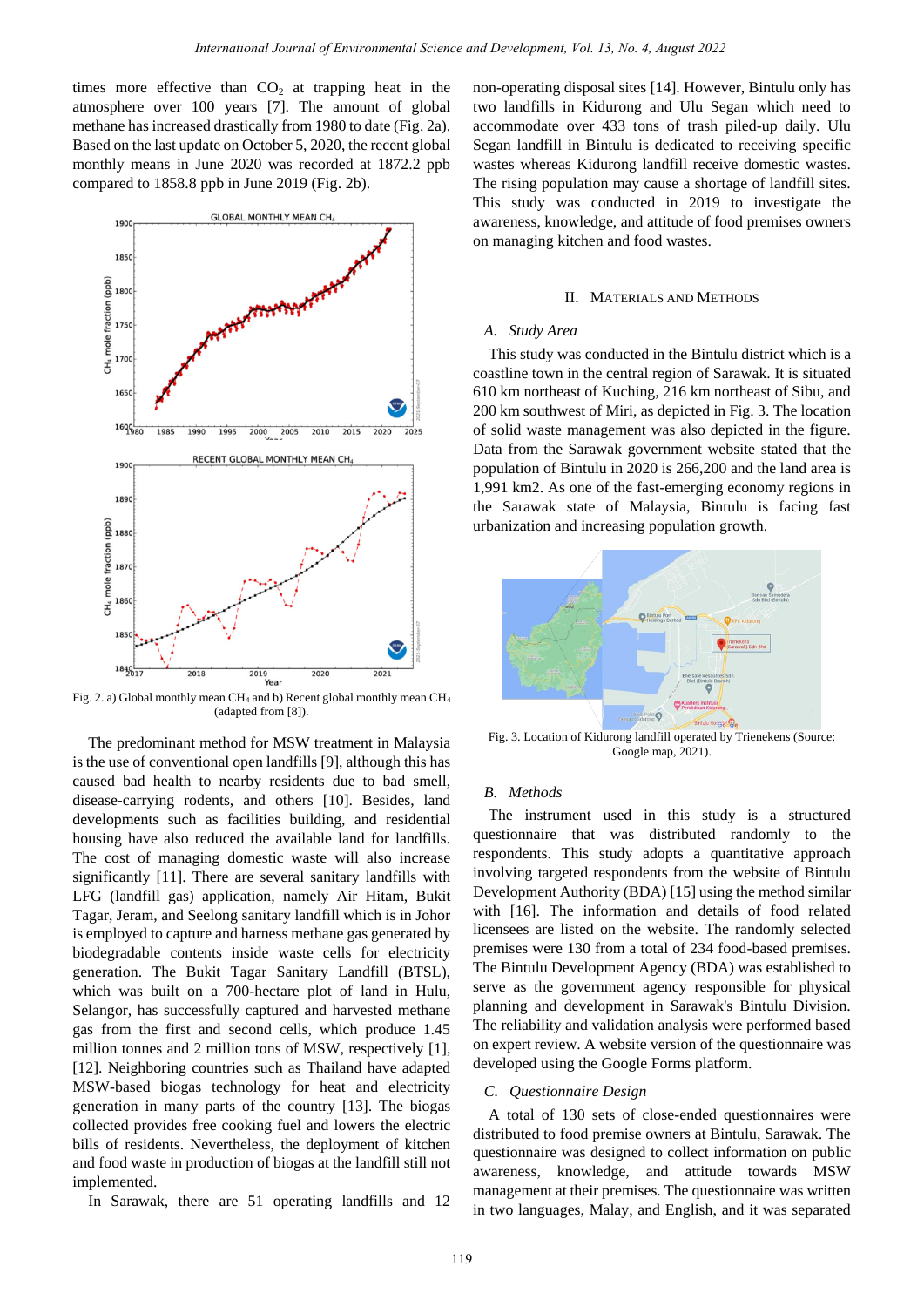into two sections: 1) Premise's information and 2) Solid waste management. Only fully completed questionnaires were admitted. Personal data were not collected within the questionnaire or on the Google Forms platform. Google Forms generated a spreadsheet with the answers of the questionnaires. The data collected within that spreadsheet were used, without any manipulation or statistical correction, to perform the statistical analyses. No questionnaires needed to be discarded. Five most common types of MSW (i.e., food, plastic, paper, glass, and metal) are included in this questionnaire. However, this study is focusing on the kitchen and food waste generation as the main objective.

## *D. Socio-Demographic Background of Respondents*

The different groups of premises owners were randomly selected based on the list prepared by the BDA to answer the questionnaire survey. About 90 food premises owners were asked to answer the questions on paper, while another 40 owners were asked to fill in the online questionnaire forms. The types of premises investigated were fast-food restaurants, dining restaurants, food stalls, cafés, bakeries, catering, homes, homemade kitchens, and home catering. These food premises are known to dispose of MSW daily particularly food or kitchen wastes. The selected respondents represent all races and citizenship such as Bumiputera, non-Bumiputera and non-Malaysians.

#### III. RESULTS

## *A. Distribution and Demographic Profile of the Respondents*

The respondents for this survey are the food premises owners in the district of Bintulu. Table I shows the demographic profile of the respondents. From the table, it was seen that the female gender is more dominant in the food industry by 9.23% when compared to the male. This data was supported by [17] where they found the percentage of female business owner was higher than male (13.1%). It could be most of the workers in food premises are females. This might be due to the different food related businesses involved in the study such as fast-food restaurants, restaurants, food stalls, etc. Different gender might be interested in different types of food-related business.

|  |  | TABLE I: DEMOGRAPHIC PROFILE OF THE RESPONDENTS |
|--|--|-------------------------------------------------|
|--|--|-------------------------------------------------|

| Item      | Group                     | Sample<br>proportion $(\%)$ | Frequency |
|-----------|---------------------------|-----------------------------|-----------|
| Gender    | Male                      | 45.4                        | 59        |
|           | Female                    | 56.4                        | 71        |
| Age       | $15 - 20$                 | 10                          | 13        |
|           | $21 - 30$                 | 46.2                        | 60        |
|           | $31 - 40$                 | 20                          | 26        |
|           | $41 - 50$                 | 17.7                        | 23        |
|           | >50                       | 6.1                         | 8         |
| Race      | Bumiputera                | 80                          | 104       |
|           | Non-Bumiputera            | 13.8                        | 18        |
|           | Non-Malaysian             |                             | 8         |
| Education | University/college/vocati | 52.3                        | 68        |
| level     | onal                      |                             |           |
|           | Primary school            | 6.15                        | 8         |
|           | Secondary school          | 39.2                        | 51        |
|           | Malaysian Higher School   | 1.5                         | 2         |

|                      | Certificate          |      |    |
|----------------------|----------------------|------|----|
|                      |                      | 0.85 |    |
| Types of<br>premises | Fast food restaurant | 14.6 | 19 |
|                      | Restaurant           | 67.7 | 90 |
|                      | Food stall           | 13.1 | 16 |
|                      | <b>Bakery</b>        |      | 0  |
|                      | Catering             | 0.8  |    |
|                      | Home                 | 0.8  |    |
|                      | Fast food and caf é  | 0.8  |    |
|                      | Home catering        | 0.8  |    |
|                      | Homemade kitchen     | 0.8  |    |

# *B. Awareness and Knowledge of MSW Management*

Educational levels can improve public perceptions of climate change. For instance, the non-recycling group in Malaysia has been reported to be dominated by a low-income community with low levels of education [3]. From this survey, over half of the respondents (76.9%) understand about conventional MSW management (Fig. 4a).



Fig. 4. Respondents' knowledge a) about solid waste management and b) based on educational level.

Most of the respondents know about how their waste is managed by the garbage collection authorities but the depth of knowing the system is unknown. Regardless of that, they are most probably only knowing to the extent of the waste will be collected by the truck but not until transition. Fig. 4b indicates that people with higher educational backgrounds know more about MSW (except for respondents holding Malaysian Higher School Certificate (STPM)). This study also indicates that those respondents who obtain higher education levels only efficiently instills environmental ethics and societal concern in the public.

Besides, the age of food premise owners is young mostly within 21 to 30 years by 46.2% (Table I). This was followed by age group 31–40, 41–50, 15–20 and lastly age group more than 50 with 20%, 17.7%, 10% and 6.2% respectively. The youngest age group is  $15 - 20$  years old. However, the age of latter respondents was among 18 years old and above. The highest group of food premise owners comprises graduates of universities, colleges, or vocational institutions. Higher educated people are more generally more concerned about environmental risks [18], [19]. The media in Malaysia has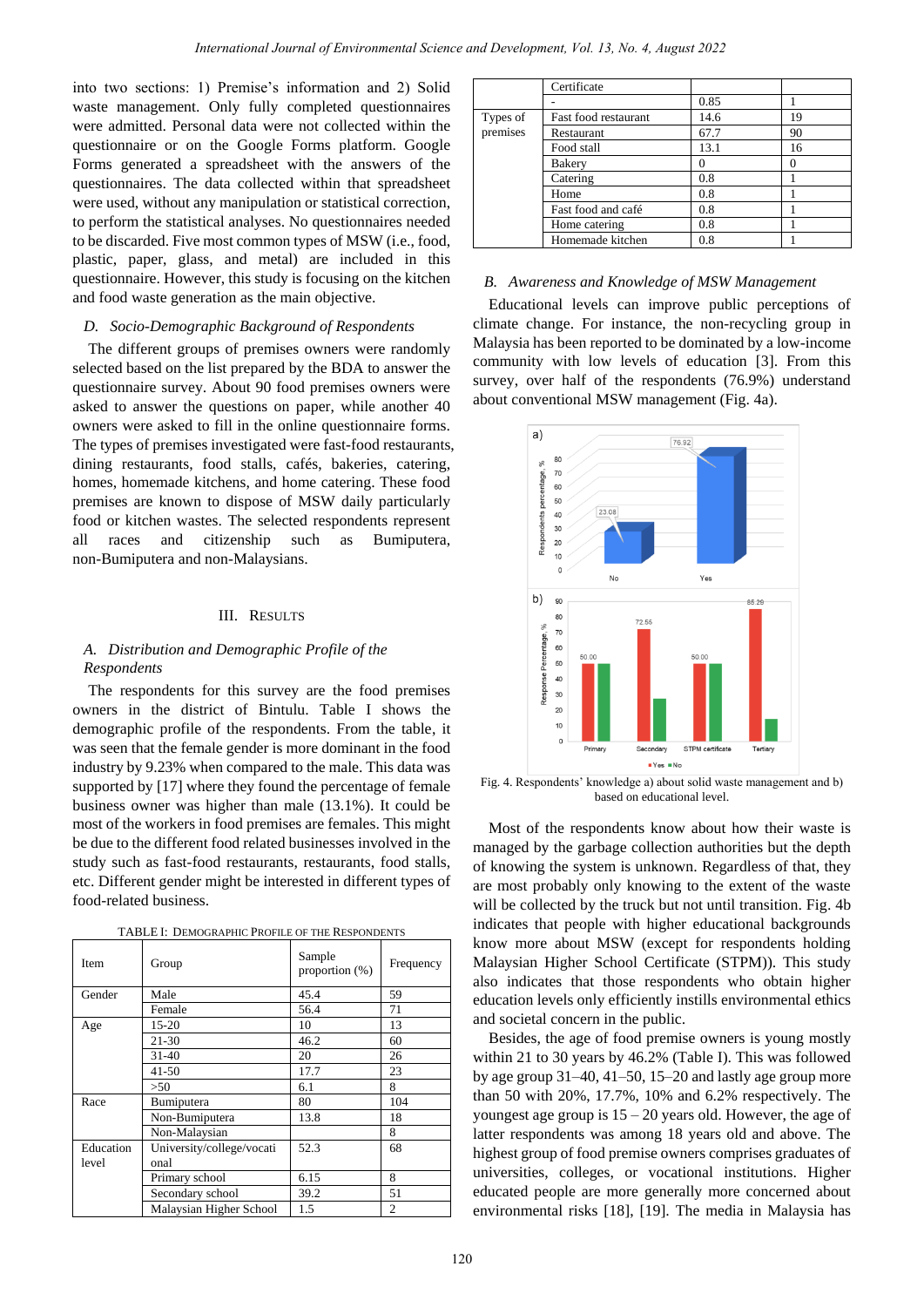also played a key role in delivering ideas and information on environmental issues. However, people nationwide are still unwilling to take steps to minimize their impact on the environment in terms of waste disposal [20]. The younger generation in recent years has been more exposed to current environmental issues through social media and school curricula compared to the past.

# *C. MSW Produced by Food Premises Owners*

Each economic activity generates waste and different activities generate different quantities and types of waste. Besides, the waste composition is influenced by various factors, including the culture, location, weather conditions, economy and development levels of a given society [21]. Since the respondents of this study are food premises owners, the highest waste produced is food waste (79%). This data was supported by earlier studies which stated that about 45% of the MSW in Malaysia is food waste [22].



Fig. 5. Estimated daily production percentage amount of waste.

## *D. Food Waste As a Potential Feedstock for Biogas*

The method of disposal varies according to public behavior and the facilities nearby. People living in a city have less free time to spend on gardening and composting. Hence, the simple way to easily dispose of garbage is by throwing it into the garbage container for collection by the local council. The most preferable disposable method of MSW was using a garbage lorry to transport the waste to the landfill sites. About 79% of the respondents chose to dispose of their food and kitchen wastes to the landfill sites using garbage lorry, compared to recycling (7.7%), composting (6.2%), and donating their belongings (6.2%) as shown by the red vertical bar in Fig. 6.



This could be an insight understanding that the public

awareness toward the sustainable full cycle of waste stream was below the expectation if implementing the biogas plant at the landfill sites. Hanum et al. (2019) reported that anaerobic digestion of food waste is a promising valorization technology in Malaysia due to a good C/N ratio that can enhance biogas production. Likewise, the composting of food waste is a time-consuming effort and the organic fertilizer produced has a high holding capacity for potentially toxic metal components [23].



Fig. 7. Estimated percentage of disposal methods for kitchen and food waste.

In Fig. 8, it was shown that 87% of the total respondents agree to segregate the waste. However, the public attitude towards making it a habit is one of the most critical challenges in source separation [24]. To effectively treat and to maximize the energy potential from MSW and at the same time to save cost of constructing a facility to segregate MSW, both the government and local authorities need to educate and implement effective and practical household and commercial source segregation to separate organic waste and inorganic waste for WTE treatment processes. To effectively treat and to maximize the energy potential from MSW and at the same time to save cost of constructing a facility to segregate MSW, both the government and local authorities need to educate and implement effective and practical household and commercial source segregation to separate organic waste and inorganic waste for WTE treatment processes.



Fig. 8. Do you agree with the methodology "waste segregation at source"?

The appropriate segregation and collection of waste might be the core issue since the significant factor affecting biogas yield is the purity of the feedstock. The harvesting of biogas from MSW is highly reliant on the SWM policy as it involves effective waste segregation and collection for a secure supply of feedstock for biogas production [25]. The input to the anaerobic digester should only accept organic waste but can be biodegraded by microbes to produce biogas under anaerobic conditions. People tend to throw the MSW in the garbage containers daily without thinking about source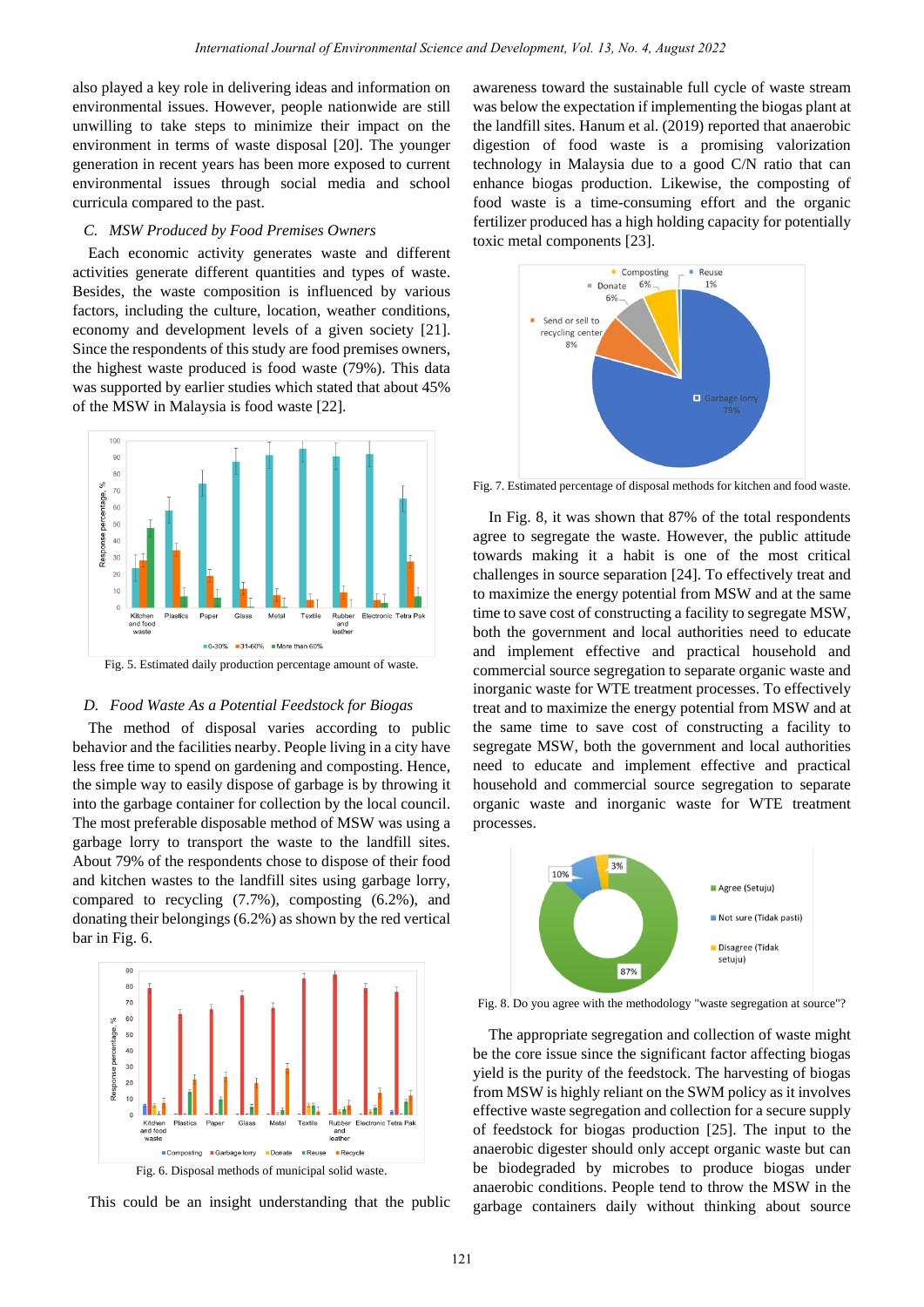segregation since the garbage containers are emptied almost daily (Fig. 9).

## AUTHOR CONTRIBUTIONS



Fig. 9. Municipal solid waste (MSW) collection frequency.

To increase the efficiency of MSW management, groups and individuals should hold training, talks, and flyers for waste sorting could be done for future research work. Several respondents also recommend providing the recycling bin that can be used to hold recyclables before they are taken to recycling centers. Besides, they have suggested to start an awareness campaign about the importance of waste segregation, recycling, composting, etc. The environmental-related business owners should opt to convert the waste into biogas for electricity generation, since the garbage collection system is recognised as efficient. From the local kitchen and food waste data, it could estimate the generation of the waste for presuming the feasibility of the biogas plant for supplying electricity particularly to the families living in the suburban or rural areas in Bintulu.

#### IV. CONCLUSION

This paper investigated the practices, knowledge, and attitude awareness of local food premise owners towards the management of kitchen and food wastes. They are the highest contributors to food waste generation. From this study, a large quantity of kitchen and food wastes with an approximation of 79% was disposed through the conventional method (MSW management system). This large quantity of waste is a potentially valuable resource or feedstock for generating biogas (CH4) through biogas technology since the high moisture content of food and kitchen wastes hinders incineration. The practice of local premises owners towards the effective management of kitchen and food waste is still low (79.23%) since most of the respondents choose to dispose their garbage to the landfill. Even though most of the food premise owners are from high educational background, their awareness towards good MSW is still low. This is due to minimal law enforcement. The results suggest that instead of throwing the food waste into the garbage container for collection by the local council, an initiative project for building a biogas plant should be considered since the biogas feedstock is easily available and free.

## CONFLICT OF INTEREST

Authors declare that no conflict of interest exists in this manuscript

AS conducted the research, NHCH analyzed the data and wrote the paper; NSA helped in data collection, NK supervised and reviewed the paper, AHL editing and reviewing the paper. All authors had approved the final version.

#### ACKNOWLEDGMENT

The authors thank Research Management Centre (RMC) of Universiti Putra Malaysia under Putra IPB (Grant No. 9671302 and Grant No 9671301) for the financial support and funding to conduct this study. Thanks to the food premises owners for participating in this survey and the students of UPM Bintulu campus for giving their full commitment during the survey distribution. Heartfelt thanks to the city council, Bintulu Development Authority for the full support before the commencement of the survey data collection.

#### **REFERENCES**

- [1] Z. J. Yong, M. J. K. Bashir, C. A. Ng, S. Sethupathi, J. W. Lim, and P. L. Show, "Sustainable waste-to-energy development in Malaysia: Appraisal of environmental, financial, and public issues related with energy recovery from municipal solid waste," Processes, vol. 7, no. 10, 2019, doi: 10.3390/pr7100676.
- [2] C. P. Chien Bong et al., "Review on the renewable energy and solid waste management policies towards biogas development in Malaysia," *Renew. Sustain. Energy Rev.*, vol. 70, no. July 2015, pp. 988–998, 2017, doi: 10.1016/j.rser.2016.12.004.
- [3] A. Fazeli, F. Bakhtvar, L. Jahanshaloo, N. A. Che Sidik, and A. E. Bayat, "Malaysia's stand on municipal solid waste conversion to energy: A review," Renew. Sustain. Energy Rev., vol. 58, pp. 1007–1016, 2016, doi: 10.1016/j.rser.2015.12.270.
- [4] N. Khairuddin, L. A. Manaf, M. A. Hassan, N. Halimoon, and W. A. W. Ab Karim, "Biogas harvesting from organic fraction of municipal solid waste as a renewable energy resource in Malaysia: A review," Polish J. *Environ. Stud.*, vol. 24, no. 4, pp. 1477–1490, 2015, doi: 10.15244/pjoes/34670.
- [5] Waste-to-energy (MSW) U.S. Energy Information Administration (EIA). [Online]. Available: https://www.eia.gov/energyexplained/biomass/waste-to-energy.php
- [6] K. Starr, G. Villalba, and X. Gabarrell, "Upgraded biogas from municipal solid waste for natural gas substitution and CO2 reduction — A case study of Austria, Italy, and Spain,‖ *Waste Manag.*, vol. 38, no. 1, pp. 105–116, 2015, doi: 10.1016/j.wasman.2015.01.001.
- [7] Understanding Global Warming Potentials | Greenhouse Gas (GHG) Emissions | US EPA. [Online]. Available: https://www.epa.gov/ghgemissions/understanding-global-warming-po tentials
- [8] Global Monitoring Laboratory Carbon Cycle Greenhouse Gases. [Online]. Available: https://www.esrl.noaa.gov/gmd/ccgg/trends\_ch4/
- [9] S. T. Tan, H. Hashim, J. S. Lim, W. S. Ho, C. T. Lee, and J. Yan, ―Energy and emissions benefits of renewable energy derived from municipal solid waste: Analysis of a low carbon scenario in Malaysia," *Appl. Energy*, vol. 136, pp. 797–804, 2014, doi: 10.1016/j.apenergy.2014.06.003.
- [10] T. Bhagavathi Pushpa, V. Sekaran, S. J. Sardhar Basha, and J. Jegan, "Investigation on preparation, characterization and application of effective microorganisms (EM) based composts-an ecofriendly solution," Nat. Environ. Pollut. Technol., vol. 15, no. 1, pp. 153-158, 2016.
- [11] A. Al-Wahaibi *et al.*, "Techno-economic evaluation of biogas production from food waste via anaerobic digestion," *Sci. Rep.*, vol. 10, no. 1, pp. 1–16, 2020, doi: 10.1038/s41598-020-72897-5.
- [12] S. Shah Alam, N. A. Omar, M. S. Bin Ahmad, H. R. Siddiquei, and S. Mohd. Nor, "Renewable energy in Malaysia: Strategies and development," *Environ. Manag. Sustain. Dev.*, vol. 2, no. 1, pp. 51–66, 2013, doi: 10.5296/emsd.v2i1.3197.
- [13] N. Tippayawong, A. Promwungkwa, and P. Rerkkriangkrai, ―Long-term operation of a small biogas/diesel dual-fuel engine for